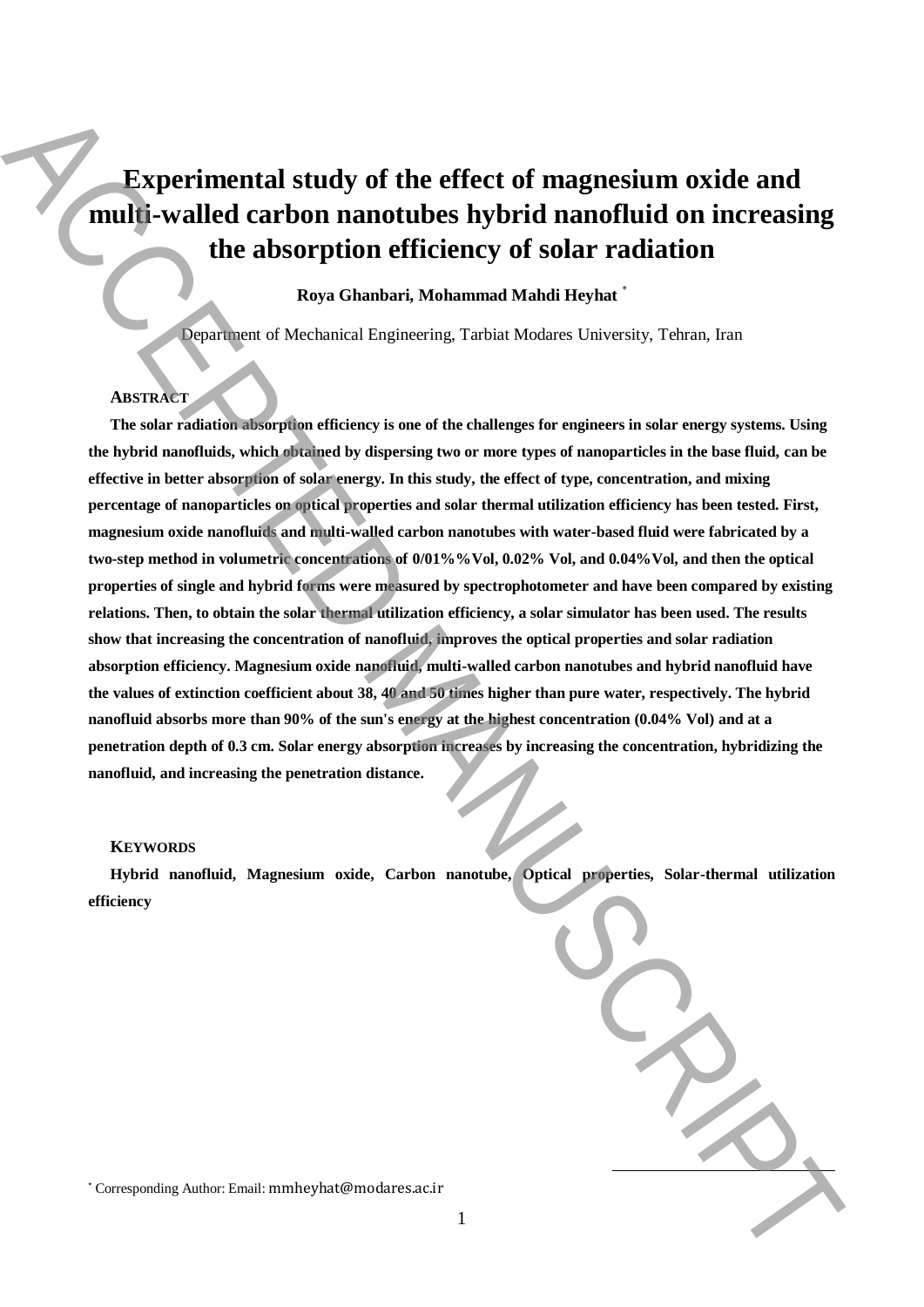#### **1. Introduction**

Nowadays, to reduce carbon dioxide emissions and protect the environment, the usage of renewable energy has been a priority in research. Researchers have offered direct and indirect ways to enhance solar energy efficiency. Due to the benefits of thermophysical and optical properties of nanofluids over the base fluid, they suggested the nanofluid as a suitable alternative to the base fluid in solar energy absorbing systems. The utilization of nanofluids as a direct adsorption environment (volumetric adsorbent) will have advantages and capabilities such as improving heat transfer, reducing the size of heat transfer systems, and improving efficiency. Then, other experts have studied nanofluids by dispersing two or more nanoparticles in the base fluid called hybrid nanofluids. They tested nanofluids that were cost-effective, had a wide absorption spectrum, and had significant heat transfer properties relative to the base fluid [1]. Menbari et al. [2] investigated the effect of hybrid nanofluids of alumina and CuO on the performance of direct adsorption parabolic collectors. They combined two different nanoparticles, one of them with high adsorption potential and the other one with high dispersion potential, in different base fluids. They found that collectors with hybrid nanofluids were more efficient than collectors using single nanofluid. Valizade et al. [3] analyzed the optical properties of CuO nanofluid, SiC, and their porous foam. In this study, the extinction coefficient was examined in the concentrations of 0.01% and 0.1%, while the porosity was 90 and 95%. Their results showed that the amount of extinction coefficient increased by 176% and 20%, respectively. Chen et al. [4] tested the optical properties of MWCNT in a solar system as a volumetric adsorbent. Based on their results, with increasing the concentration of nanofluid, an increase in the efficiency of the solar system was observed. The highest thermal efficiency (95%) occurred in nanofluids with a weight concentration of 0.002% in the first 10 minutes of the experiment. In addition, the transmittance of carbon nanotubes decreased with the darkening of the nanofluid and the extinction coefficient increased with decreasing the transmittance. Mohan et al. [5] evaluated the performance of a linear solar collector with a CuO hybrid nanofluid with a volume concentration of 0.2% and 0.25% TiO2. They observed that the optical and thermal properties of the hybrid nanofluid at low concentrations were also significantly superior to the base fluid. Also, the photothermal conversion rate in the hybrid nanofluids was increased with the increment of volume concentration. According to studies, we have witnessed the significant effect of hybrid nanofluids in The material contents in the spin of the spin of the spin of the spin of the spin of the spin of the spin of the spin of the spin of the spin of the spin of the spin of the spin of the spin of the spin of the spin of the

the enhancement of the optical properties and efficiency of solar systems in recent years. Choosing a nanofluid that can have significant radiative properties has always had challenges. In this study, we tested a hybrid nanofluid from MgO nanofluids and an MWCNT to introduce it as a suitable working fluid for solar systems.

### **2. Methodology**

The current study investigates the hybrid nanofluid to analyze optical properties. The powder of MgO with a particle diameter of 20-30nm and stable nanofluid consisting of an MWCNT with the particle diameter of 20-30 nm were purchased. To provide the MgO nanofluid, in the initial stage of the process, to dissolve the PVA powder in distilled water. As soon as making PVA fluid has carried out, we added MgO nanoparticles with two steps method to achieve the highest concentration of the experiment. Ultrasonic homogenizer was applied to disperse the nanoparticles in the base fluid. Finally, combining 0.01, 0.02, and 0.04%Vol. of nanofluids in the ratio of 30:70, 50:50, and 70: 30 to make hybrid nanofluids were performed. The optical properties of nanofluids were measured by a spectrophotometer. In this study, due to the concentration of less than 0.6% of nanofluids, we used an extinction coefficient to measure the absorption of nanofluids, which is obtained according to Equation (1) [3, 6]:

 $\text{Transmittance} = e^{k_e(\lambda)L}$ (1)

## **3. Results and Discussion**

Figure 1 presents two peaks of extinction coefficient in 0.04Vol% hybrid nanofluid, one of which is located in the ultraviolet region and the other in the visible region. According to this diagram, the extinction coefficient of hybrid nanofluid with 70% of MWCNT has a higher value in the ultraviolet region. Figure 1 presents two peaks of extinction coefficient in 0.04Vol% hybrid nanofluid, one of which is located in the ultraviolet region and the other in the visible region. According to this diagram, MgO nanofluid had a higher absorption spectrum in the visible and infrared region, but carbon nanotube nanofluid had a higher absorption spectrum in the ultraviolet region. Also, in the highest concentration of this experiment, due to the darkening of the nanofluid, the extinction coefficient increased. The extinction coefficient of the hybrid nanofluid in 0.04Vol% had 42 and 50 times increment compared to